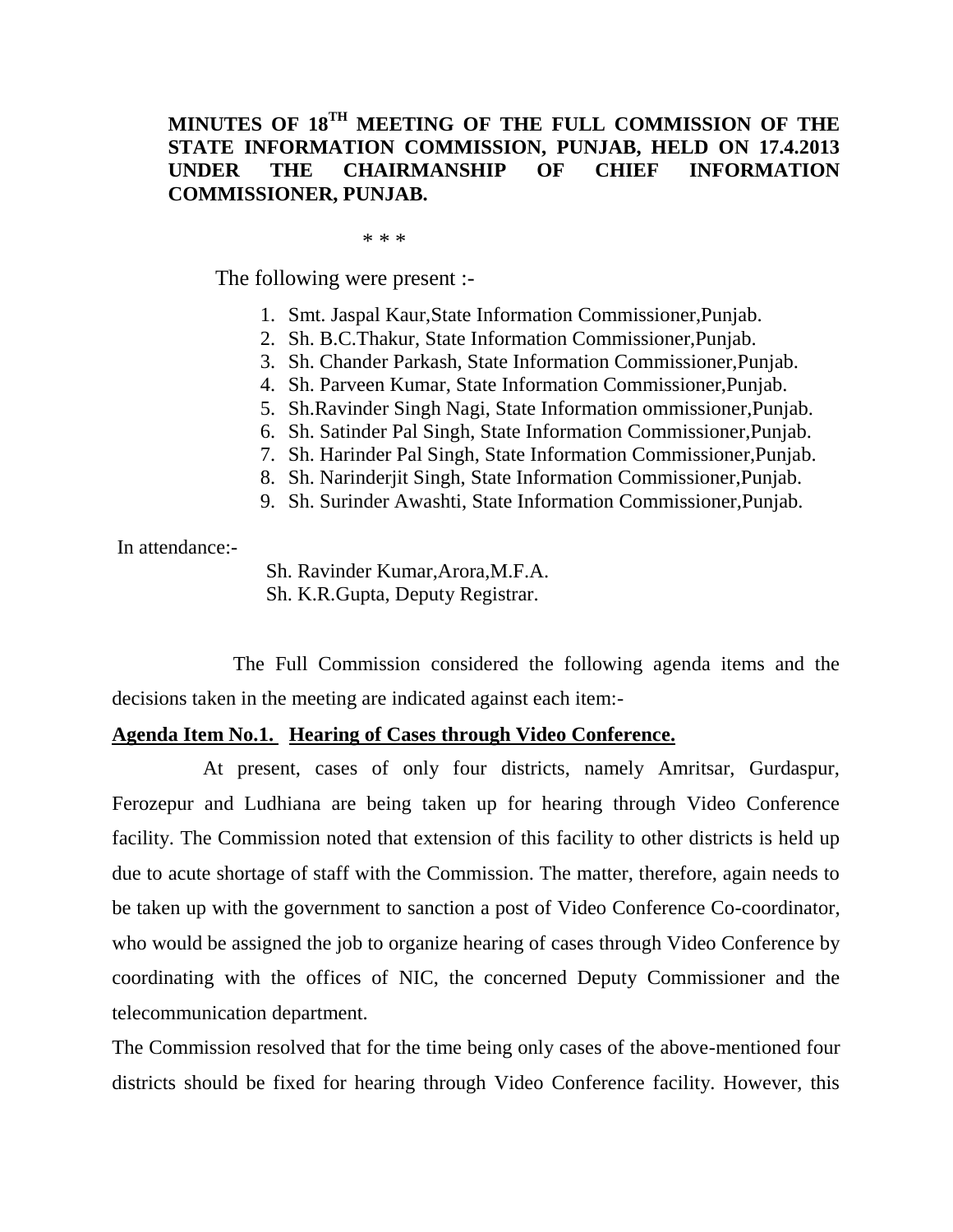should be done only in those cases where both the information seeker and the respondent public authority are from the same district.

If, however, any of the parties to a case fixed for hearing through Video Conference requests for hearing in person at Chandigarh or if the Presiding Information Commissioner feels the need to hear the parties in person, the case may be fixed for further hearing at Chandigarh in the office of the Commission.

The relevant Office Order be amended accordingly, to incorporate the above decision.

#### **Agenda Item No.2. Issue of I.D. Proof.**

The Commission considered the directions of the Punjab and Haryana High Court in Civil Writ Petition No.4787 of 2011 titled "Fruit and Merchant Union V/s Chief Information Commissioner and others.**"** In judgment dated: 02.11.2012, the HC has observed as under:-

 *"23. Further, in all complaints before the Public Information Officer, the appeal before the first appellate authority or any proceedings before the Commission, it should be ensured that the applicant files his proof of identity along with the application. It is for the reason that in some cases, it has come to the notice of this court that the applicants were not identifiable. It would ensure that only the genuine persons file applications. applications."* 

 The Commission considered the matter. It was decided that the relevant "**Office Order"** needs to be amended so as to incorporate a clause that henceforth in all Complaint or Appeal Cases filed in the Commission under Section 18 and 19 of the RTI Act, the Complainant or Appellant, as the case may be, shall submit a self-attested copy of his or her identity proof. Such self-attested copy of the identity proof may consist of any of the documents listed below. :-

- 1. Copy of Passport; or
- 2. Copy of Identity Card issued by a government department; or
- 3. Copy of Voter Card issued by Election Commission of India; or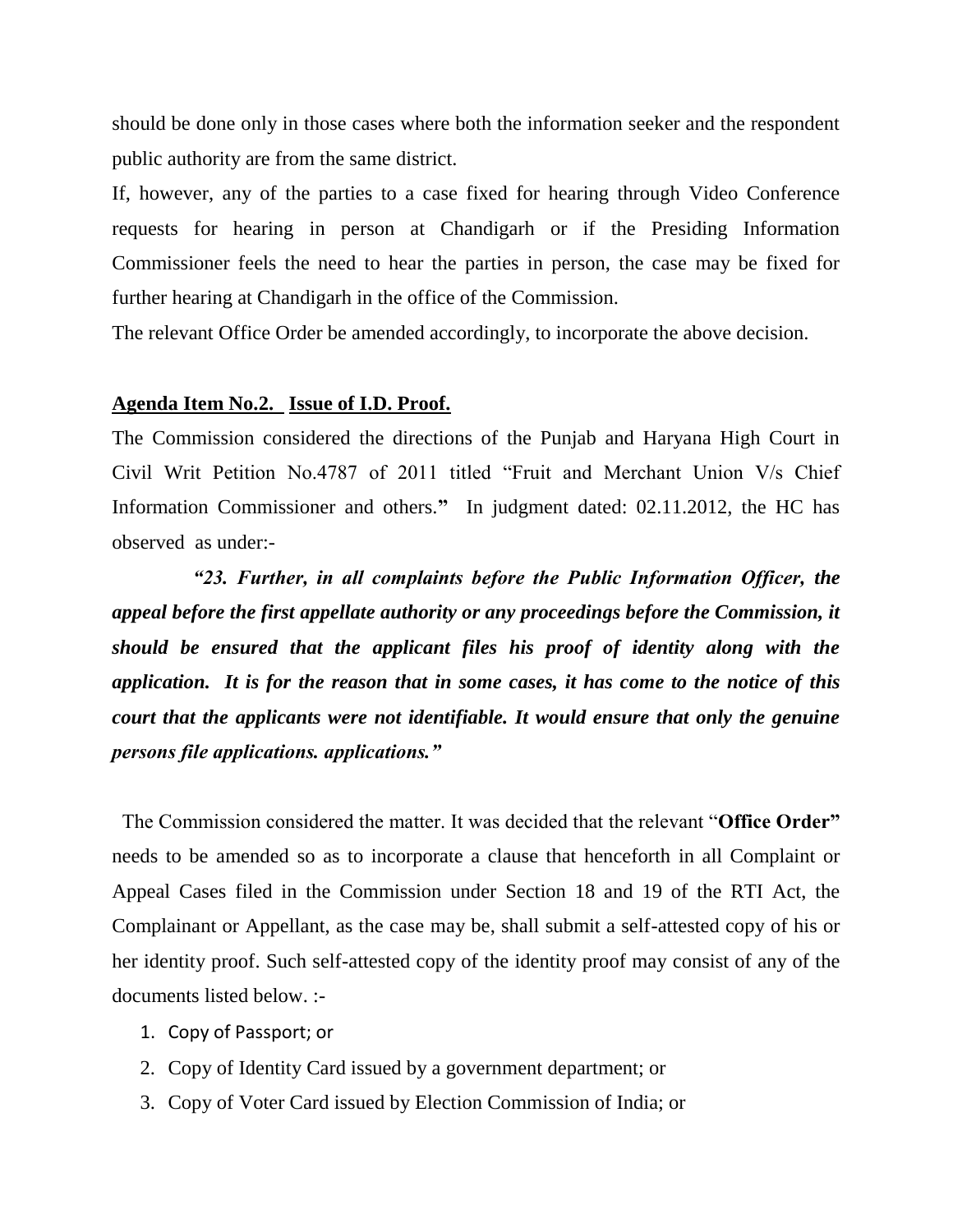- 4. Copy of PAN card issued by Income Tax department; or
- 5. Copy of Adhaar Card Unique Identity Card of Govt. of India; or
- 6. Copy of Ration Card issued by government department; or
- 7. Copy of Driving License.

 It was also decided that the Commission should encourage parties to cases before the Commission to disclose their telephone numbers as it would facilitate easy communication with them to intimate dates of hearing etc.

The Commission further decided that due publicity should be given to these decisions so that public is educated.

 The government should also be conveyed the directions of the High Court in the above mentioned Judgment so that it may amend the relevant RTI Rules regarding submission of "proof of identity" at the level of Public Information Officer and First Appellate Authority.

## **Agenda Item No.3**

# **Agenda Item No.3. Dispatch of orders of the Commission U/s 18 and 19 of the RTI Act.**

The Commission considered the existing system of verification of copies of the Orders passed by the Commissioners under Section 18 or 19 of the Act. The Commission resolved that in future Reader/s of the concerned Bench passing an order under Section 18 or 19 of the RTI Act should affix a stamp on each page of the Order and after duly initialing each page, forward the same to Deputy Registrar of the Commission. Thereafter, the Deputy Registrar shall attest each page of the Order, before mailing it to the parties to the case. The stamp and signature of the Reader of the concerned Bench shall be in the following form:

"Compared with the original Order ."

Sd/- Reader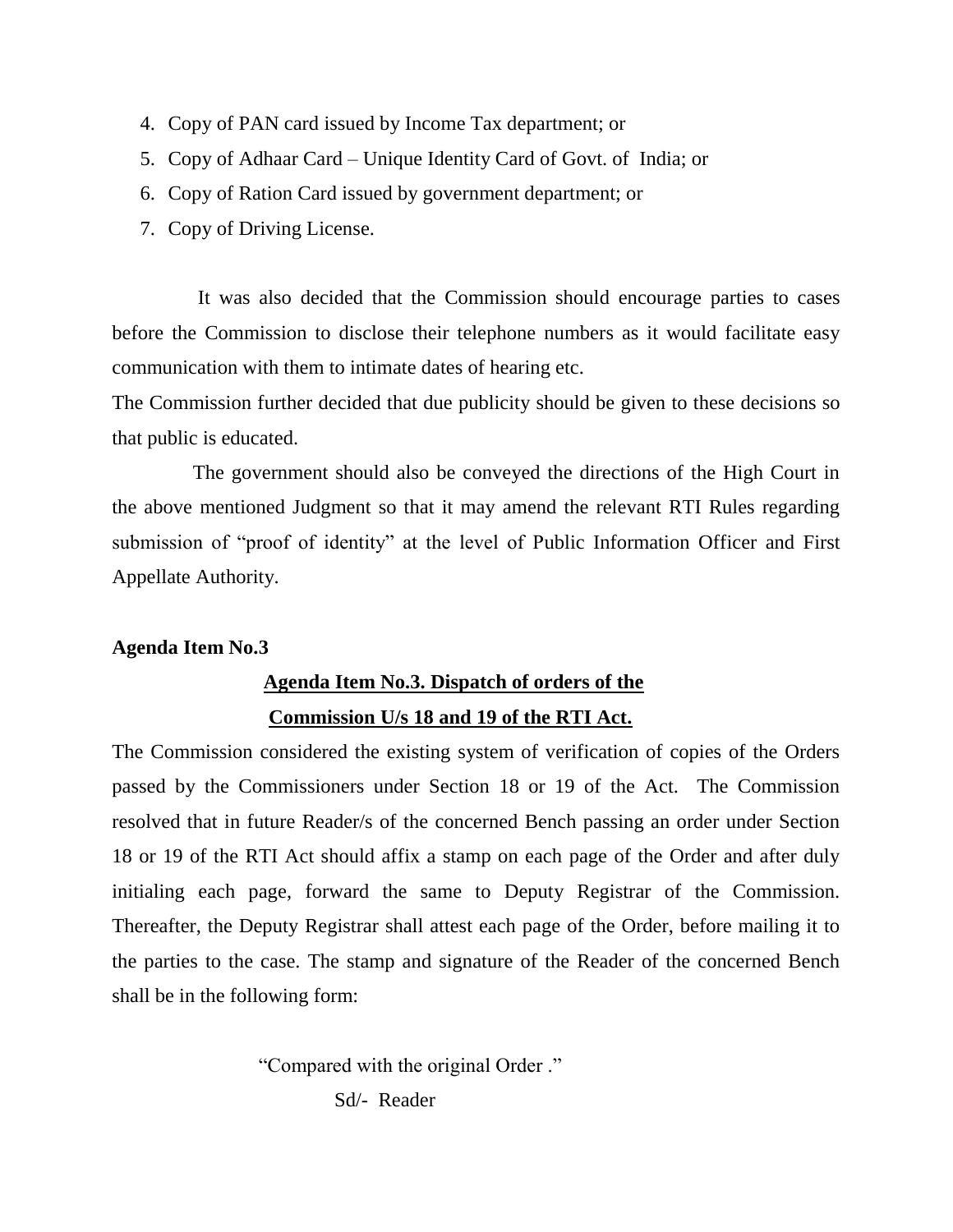Date :

 The Commission should also adopt PDF software for loading orders, notices, documents etc on the website of the Commission.

#### **Item No.4. Review of disposal of cases**

The Commission reviewed the pendency of Appeal and Complaint Cases as on 31.03.2013. It was noted that in the last quarter of the financial year ending 31.03.2013, new cases numbering 2015 were instituted. 1704 cases were disposed of, thus leaving a balance of 1933 cases as on 1.4.2013.

#### **Agenda Item No. 5.**

#### **Streamlining the Posting of Dak.**

The Commission noted with concern instances of delay in dispatch of letters / copies of Orders to the concerned parties. There is acute shortage of staff in the Commission which results in delays of this kind. To ensure quick dispatch of letters, it was decided that **"**Collection of Dak System**"** of the Registered Letters being run by the Postal Authorities should be introduced in the Commission. By following this system, all registered letters will be stamped by the Post Office through its own Franking Machine. Other ordinary dak, however, would continued to be dispatched after stamping through Franking Machine of the Commission.

This system will ensure timely issuance of notices to the parties.